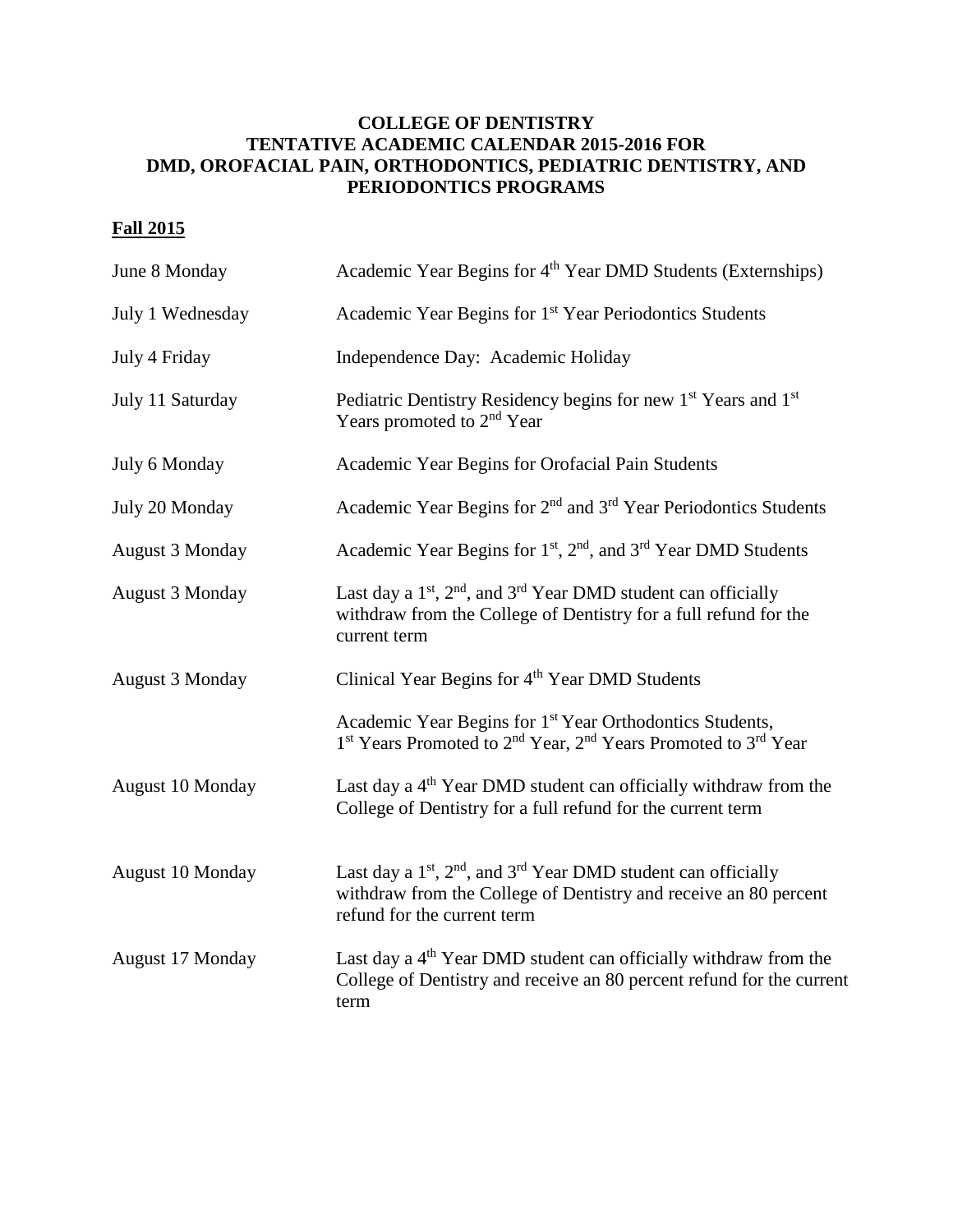| September 7 Monday                   | Labor Day: Academic Holiday                                                                                                                                            |
|--------------------------------------|------------------------------------------------------------------------------------------------------------------------------------------------------------------------|
| September 8 Tuesday                  | Last day a $1st$ , $2nd$ , and $3rd$ Year DMD student can officially<br>withdraw from the College of Dentistry and receive a 50 percent<br>refund for the current term |
| September 8 Tuesday                  | Last day a 4 <sup>th</sup> Year DMD student can officially withdraw from the College<br>of Dentistry and receive a 50 percent refund for the current term              |
| November 26, 27<br>Thursday & Friday | Thanksgiving Holidays: Academic Holidays                                                                                                                               |
| December (TBD)                       | Winter Break Begins After Last Class or Clinic for DMD,<br>Orthodontics, and Periodontics Students                                                                     |
| December 14-27                       | Winter Break Begins for 2 <sup>nd</sup> Year Pediatric Dentistry Residents                                                                                             |
| December 18 Friday                   | Winter Break begins for Orofacial Pain Students                                                                                                                        |
| December                             | 1 <sup>st</sup> Year Pediatric Dentistry Residents May Use Bonus Days for<br>Winter Break if Clinic is Covered Adequately                                              |

| January 4 Monday         | Classes/Clinics Resume for All Students/Residents: DMD,<br>Orofacial Pain, *Pediatric Dentistry*, Orthodontics, and<br>Periodontics                                           |
|--------------------------|-------------------------------------------------------------------------------------------------------------------------------------------------------------------------------|
| <b>January 4 Monday</b>  | Last day a $1st$ , $2nd$ , $3rd$ and $4th$ Year DMD student can officially<br>withdraw from the College of Dentistry and receive a 100 percent<br>refund for the current term |
| <b>January 11 Monday</b> | Last day a $1st$ , $2nd$ , $3rd$ and $4th$ Year DMD student can officially<br>withdraw from the College of Dentistry and receive an 80 percent<br>refund for the current term |
| January 18, Monday       | Martin Luther King, Jr. Birthday Observed: Academic Holiday                                                                                                                   |